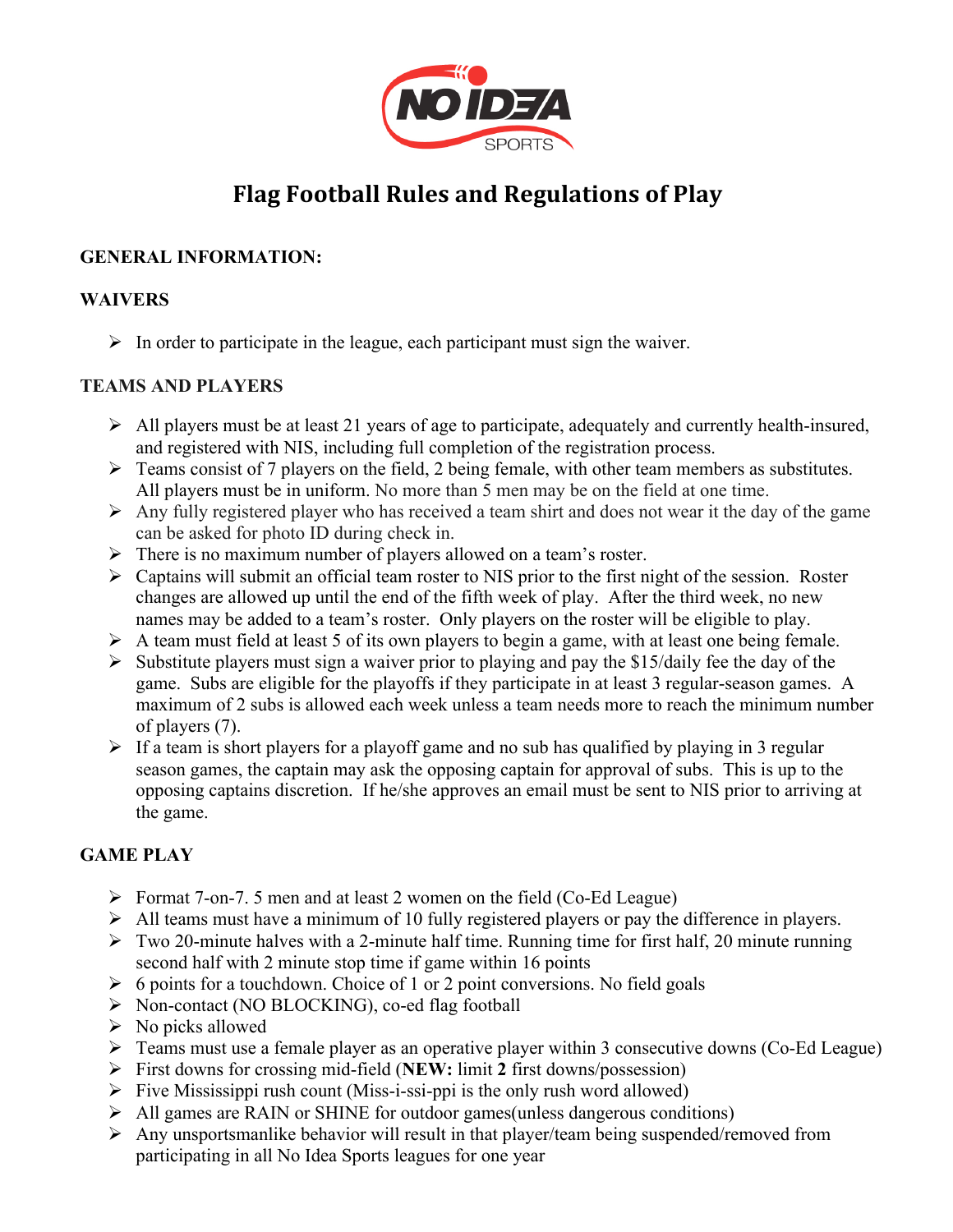#### **ROSTER REQUIREMENTS**

- $\triangleright$  Captains will submit an official team roster to NIS prior to the first night of the session. Roster changes are allowed up until the end of the third week of play. After the third week, no new names may be added to a team's roster. Only players on the roster will be eligible to play.
- $\triangleright$  All teams must have a minimum of 10 fully registered players for the season.
- $\triangleright$  If a team is short the minimum number of fully registered players by the start of their game for week 4 they will automatically forfeit that game. This rule applies for week 5 as well.
- $\triangleright$  If a team is still short the minimum number of fully registered players at the end of their week 5 game (end of the regular season) the teams season will end and will be removed from the final 3 weeks of the league schedule.

## **SPORTSMANSHIP**

 $\triangleright$  Unsportsmanlike behavior may result in that player or the team being suspended from participating in all No Idea Sports. Being ejected from a game may carry a suspension.

## **GAME UNIFORMS**

 $\triangleright$  No Idea t-shirts are your team's uniforms. All players must wear their current No Idea Sports tshirt during games. Shirts must be tucked into your pant/ shorts. Shorts or pants with pockets are **NOT** allowed.

## **GAME EQUIPMENT**

 $\triangleright$  Each team must use a ball that is equal to or greater than the dimensions used in NCAA football. No Idea Sports will provide all field equipment and flags.

#### **FORFEITS**

Teams will have until 10 minutes past the designated start time to field a legal team. Shorthanded teams may play a legal game with a minimum of 5 players, with at least 1 of them being female. Teams fielding less than 5 players or without at least 1 woman will receive a forfeit. Exception: Teams may play a "legal game" with less than 5 players or less than 1 female with the opposing teams consent. Teams who agree to play under these conditions will lose the option of receiving a forfeit win. Teams may pick up players during the regular season in order to field a full team so long as the number of players picked up does not exceed their opponent's number of players. Non roster players (subs) are eligible to participate in the playoffs if they have played in a minimum of 3 regular season games. Participants who paid for the entire season are eligible for the playoffs without a game minimum.

#### **POINTS AWARDED:**

 $\triangleright$  Win – 3 points...Tie – 1 point....Loss – 0 points.

#### **PLAYOFFS**

- $\triangleright$  All roster players are allowed to participate in the playoffs.
- $\triangleright$  Photo ID, Facebook Page, or Email from NIS sent to the player will be required for check in during the playoffs.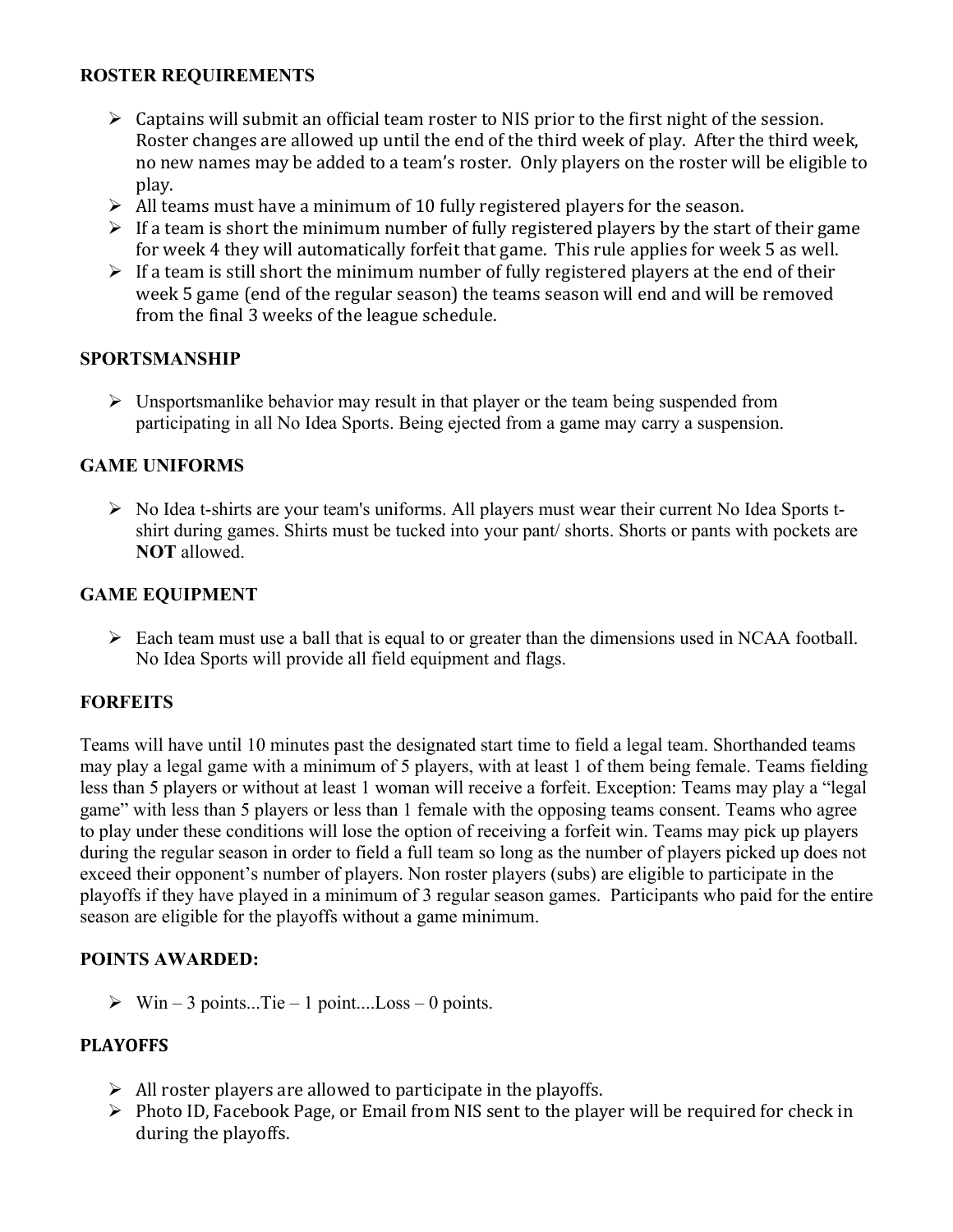- $\triangleright$  All teams will make the playoffs in a 4, 5, 6, and 8-team league. In a 7-team league the top 3 teams will make the playoffs. The number of teams who make the playoffs in leagues with a total number of teams above 8 will vary.
- $\triangleright$  Final standings and team position for playoffs will be determined in this order: Win/Loss Record, Score Differential, Head to Head (if applies), Points/Runs Allowed, Points/Runs Scored.
- $\triangleright$  Substitutes may participate in the playoffs if they have participated in at least 3 regular season games. Subs will have to play the weekly fee to participate in the playoffs as well.

#### . **REFEREEING**

- $\triangleright$  No Idea Sports will provide officials for each game.
- $\triangleright$  Only the team captains are allowed to ask the referee for rule clarification. If a judgment call needs to be made the referee will discuss with both captains.

# **GAME CLOCK**

All game times will start at the time designated. The referee will have the two captains do a coin flip. The winning captain will have the first choice of which half they want, the ball OR direction. The losing captain can then choose from whatever option is left over. Teams flip-flop directions and possession after half time.

#### **1. Time:**

Play will be divided into two 20-minute halves, with a two-minute half time.

## **2. Timeouts:**

Only the team captain or quarterback is allowed to call a time-out.

Each team is allowed two time-outs per game. One per half. The game clock will be stopped during a time-out and the play clock will start.

Time will NOT be stopped during the first 38 minutes unless a time-out has been called or there is an injury on the field. If an injury occurs, that player must leave the game for one scrimmage down. Approximately two minutes before each half ends the referee will inform each team of playing time remaining in that half. If a touchdown has occurred after time has expired, the extra point conversion will be allowed. If an accepted foul by the defense has occurred, the offended team may choose to extend the period by one down.

# **3. Ready for Play:**

After the immediate completion of a play, the referee will place the "marker" at the line of scrimmage. The offense has 25 seconds to put the ball in play after it is declared ready by the back judge. No player shall put the ball in play until referee blows the whistle.

# **4. Overtime (Playoffs Only):**

In the Playoffs, a coin toss will determine which team receives possession first. Teams will attempt to score in the same end zone. Each team will then have four downs to score from 20. If a team scores, they will have the opportunity to go for one or two. A female must be used once within those four downs. Interceptions will result in a turnover and may not be returned for any points. If a tie occurs after the first round, then teams will repeat using the same format. However, the team that defended first is now on offense first. The game will be decided when one team scores more points in the round. No first downs will be awarded except in the case of a penalty.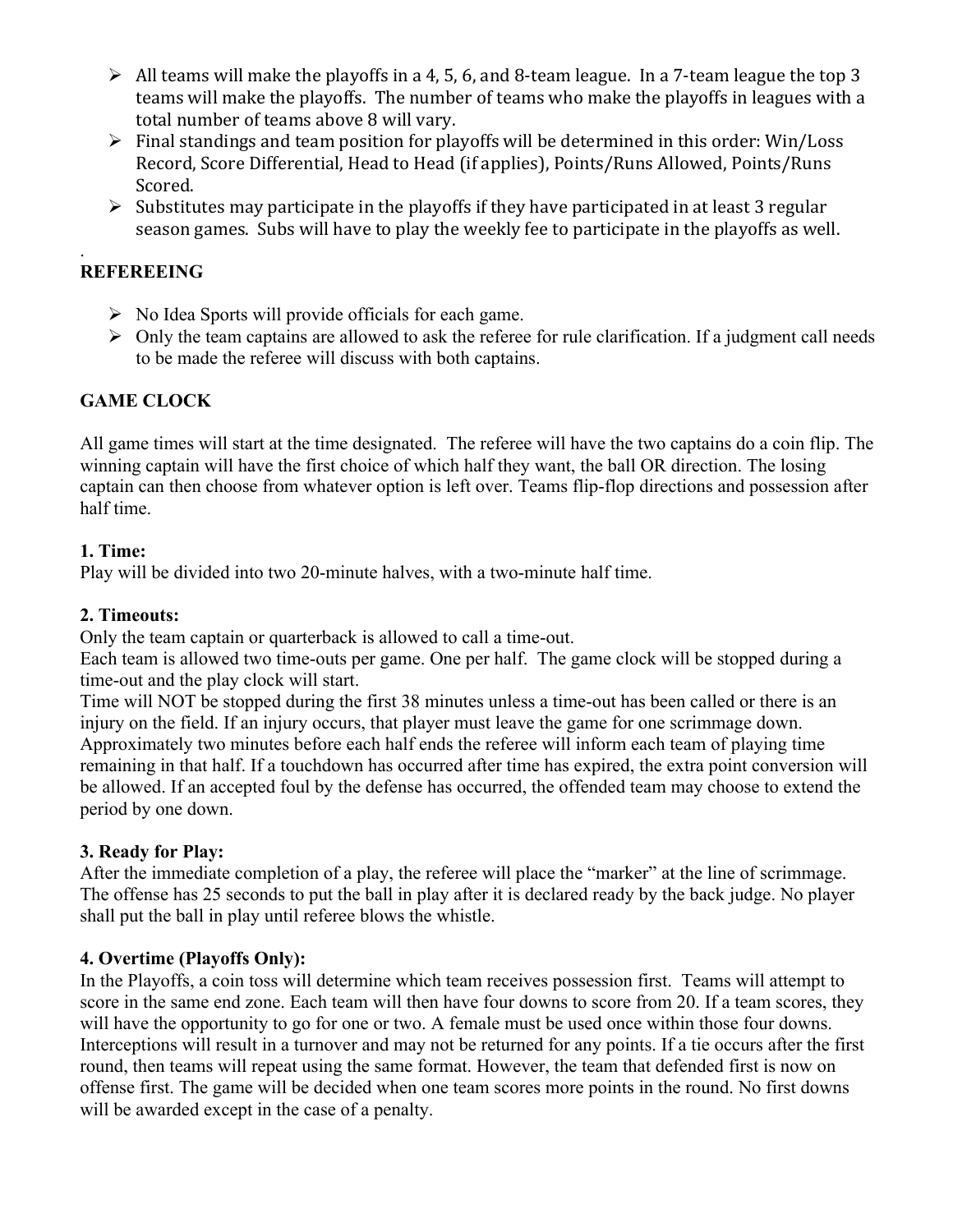## **PLAYERS ON THE FIELD**

 $\triangleright$  The maximum numbers of players on the field is 7 (5 men, 2 women). There are no limits to the number of females allowed on the field at one time.

# **SCRIMMAGE**

Ball can be snapped from the ground by the center to the quarterback or the quarterback may just drop back. Ball starts on the 20-yard line. All offensive players (except motion player) must be set for one full second before ball is snapped. The man in motion must be continuing in a parallel motion or backward motion to the line of scrimmage at the time of the snap. All remaining players must be on the line or behind their backfield line. After a play, the line of scrimmage is determined by the location of the ball when the flags are pulled. For example, if a player is holding the ball out in front of them and it crosses the end zone, but their flags and waist do not when pulled, it is a touchdown.

#### **Center Position**

 $\triangleright$  The center can hike the ball to the QB or the QB can just drop back. After the snap the center is an eligible receiver. The center is able to hike it—under center, shotgun, or sideways hike (where you throw underhand to the QB by facing sideways).

#### **Defensive Pass Rusher**

 $\triangleright$  A defender must stay at the line of scrimmage if there is a full team (7 players). He/she cannot drop into coverage. If he/she does not wait until FIVE MISSISSIPPI to rush, it is a penalty as well as if he/she drops into coverage or a team does not have someone at the line of scrimmage it is a 5-yard penalty.

#### **RUSHING THE QUARTERBACK AFTER 5 MISSISSIPPI COUNT:**

• RUSH - In order to better standardize the rush, all referees will be responsible for shouting out the rush count for both teams. The rush will be as follows: (1-One thousand…, 1-Mississippi…, etc.) Each referee will have a different pace and type of count but as long as their count is consistent there will be no standard speed that will be asked of them. The defensive team may cross the line of scrimmage after the ref/counter says "Go".

• NO CONTACT AT THE LINE OF SCRIMMAGE - Players acting as offensive lineman must have hands behind their back or at their side when protecting their quarterback from pursuing defensive rushers. There is no contact at or behind the line of scrimmage. Offensive lineman can position their body at any particular angle in an attempt to the direct the rushers to a particular area, but they may not physically direct them or initiate contact. Defensive players cannot initiate contact with the offensive player. They must try to go around the player.

Crossing the line of scrimmage:

- $\triangleright$  After the 5 Mississippi count, the defense can rush.
- $\triangleright$  The quarterback may not run until the defense chooses to rush the quarterback by crossing the line of scrimmage.
- $\triangleright$  The quarterback is only allowed to scramble past the line of scrimmage to gain yardage ONCE per procession as to encourage defensive pursuit of the QB and limit the amount of time the QB spends in the pocket.
- $\triangleright$  After the 5 Mississippi count any number of defenders may rush the quarterback. If the ball changes possession in the backfield the defense may rush immediately.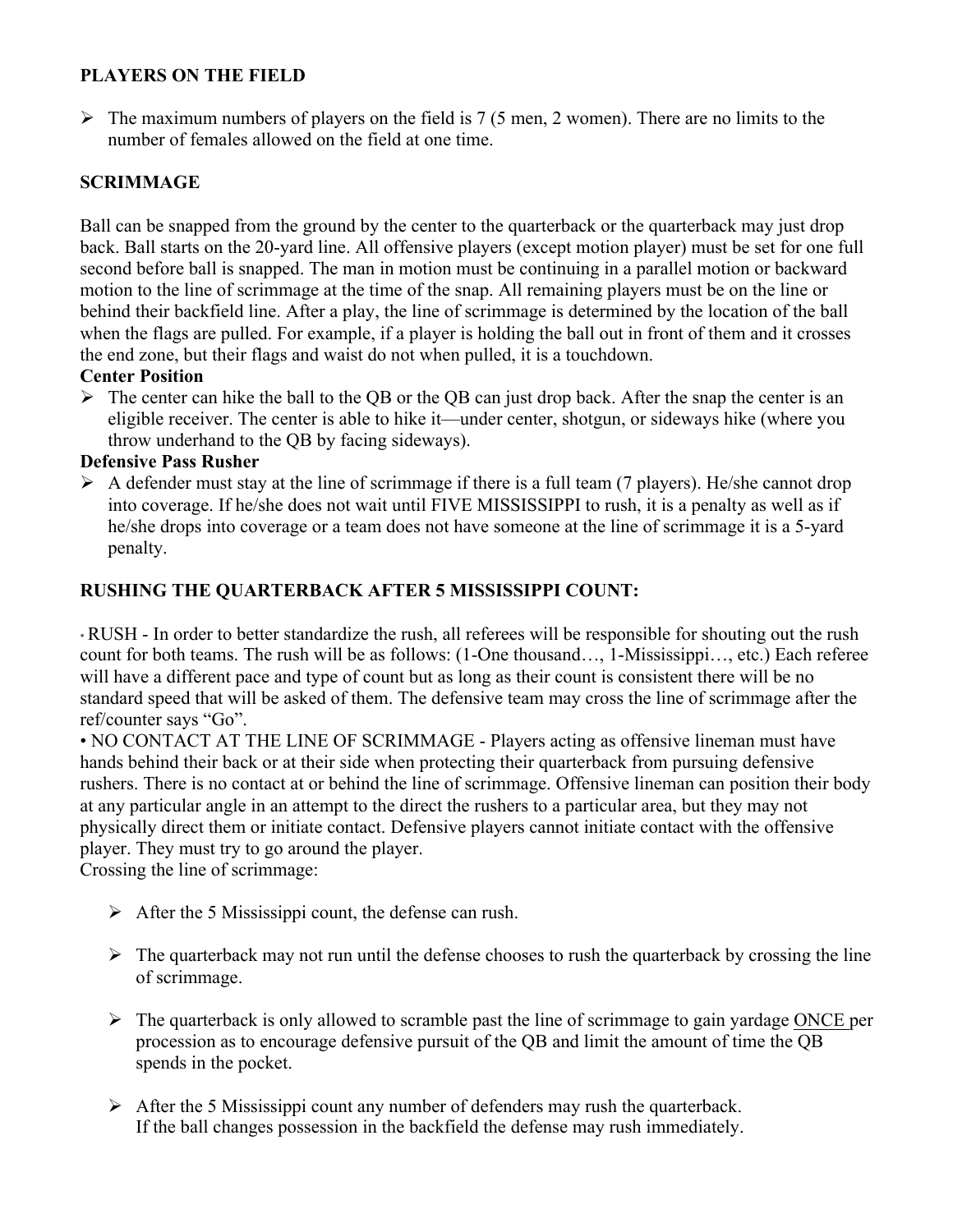#### **DOWNS**

 $\triangleright$  A first down is awarded after crossing the mid-field line.

#### **PUNTS**

 $\triangleright$  Punting is allowed. Teams may also throw the ball if they choose. Defense cannot run the ball back, ball is marked where the ball is caught or hits the ground.

#### **BLOCKING**

No "blocking" is allowed in No Idea Sports flag football. This includes downfield "blocking" during an offensive play. No contact is allowed at the line or downfield by any defensive player guarding a receiver (bump and run). All players must try to avoid contact with any player on the football field. Offensive players may run behind the player with the ball to receive a lateral. A player who lines up as a running back is allowed to run behind only 1 blocker where the blocker does not touch a defensive player.

#### **GENDER RELATED PLAY**

#### **1. Open/Gender Play (Co-Ed League):**

Teams must use a female as an operative player within three consecutive downs. An open play will be called by the referee if a gender play is not required on the current play. For an open play, the ball may be advanced by either a male or female player (ex. 2nd down / goal / open). If a female was not used within two downs, then the forced gender rule is put into effect. This means that a female must be used in the next play.

#### **2. Forced Gender Play (Co-Ed League):**

A female can be used on any play; however when the offense has not used a female/operative player within the last two plays, the next play must be a forced gender play. The operative player here is a female who is seen as the intended receiver in the eyes of the official, or acts as the quarterback. If the female is the quarterback, then the play may continue without regard to special defensive coverage. Once a female is used in any play then the gender count is reset. If the QB is sacked or fumbles the snap on a forced gender play, the play counts as a gender play. The gender count is reset once a TD is made. The gender rule is not in effect during extra points or punts.

Gender Play:

- 1. A pass thrown to a female
- 2. A pass intended for a female (in the eyes of the referee) that is deflected by a woman, and is caught by a male
- 3. A pass is deflected by a male and caught by a female.
- 4. A female lines up as quarterback and throws a pass to a male or female.

NOT a Gender Play:

- 1. A female snaps the ball into play.
- 3. A male QB intentionally throws the ball into the ground at the feet of a woman.
- 4. A female QB that grounds the ball.
- 5. A female QB throws a pass that is caught behind the line of scrimmage.

#### **3. Defensive Coverage for a Forced Gender Play (Co-Ed League):**

Anyone can cover anyone. But a woman *should* cover a woman and a man should cover a man.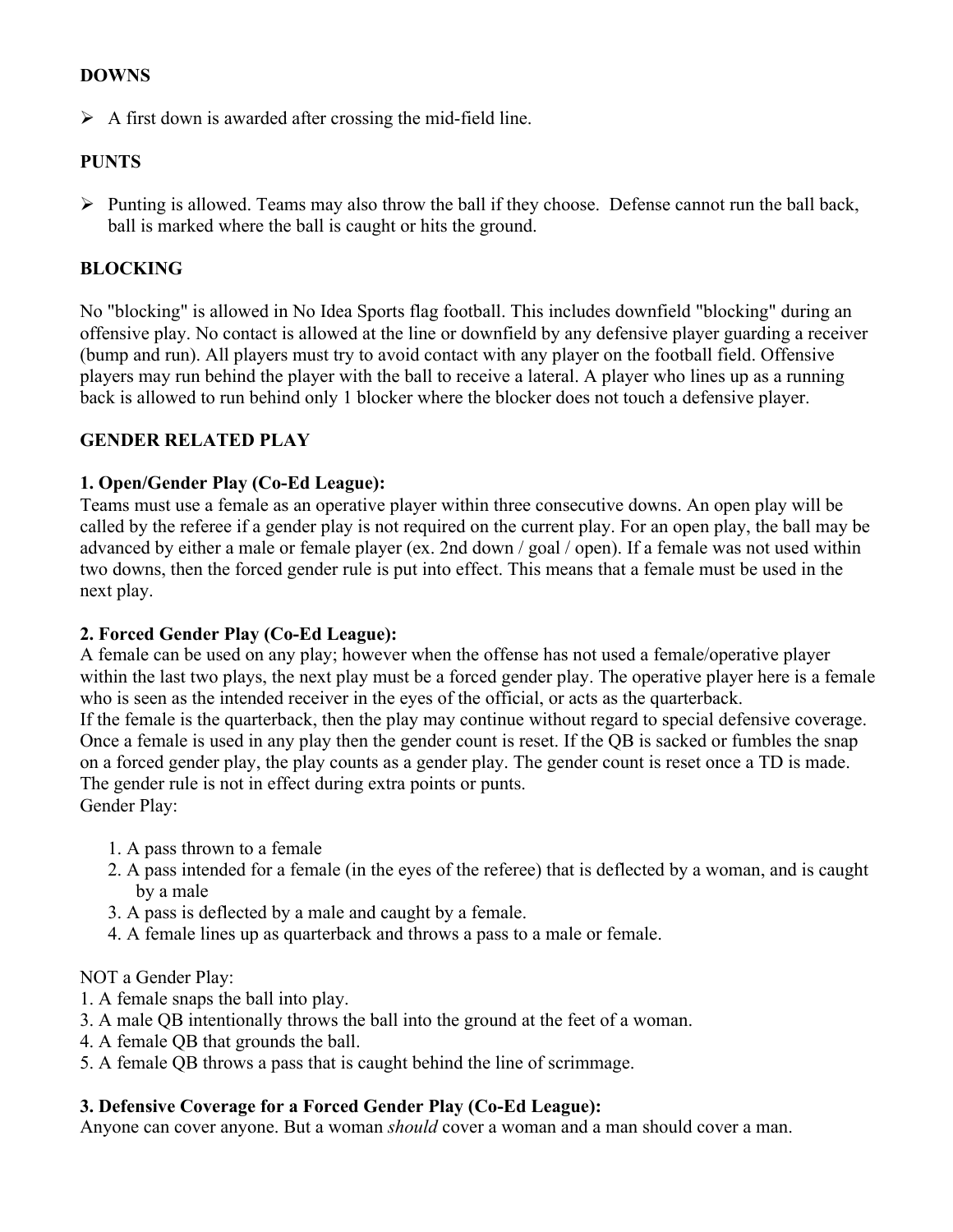## **4. Penalty on Gender Play (Co-Ed League):**

If the foul is on the offensive player, the penalty will be assessed and the next play will be gender. If the foul is on the defensive team, the offense will have 3 options: 1) Take the ten yard penalty and repeat the gender play. 2) Take the penalty and the next play will be open. 3) Decline the penalty.

#### **RUSHING/HANDOFFS**

 $\triangleright$  There are no rushing plays or handoffs allowed during the game.

## **PASSING**

No diving to get a first down or touchdown**,** 5-yard penalty will be accessed. A lateral is not a forward pass and can be advanced if intercepted.

- **1. Complete/Incomplete Pass:** A forward pass is completed when caught by any player of the passing team who has **at least one-foot in-bounds**. If opponents catch the pass in-bounds simultaneously, the ball belongs to the passing team at the spot of the catch. If the player was outof-bounds and comes back in-bounds to catch the ball, it is an incomplete pass
- **2. QB Run from Scrimmage:** The QB cannot run for positive yards unless rushed after the **LOUD**  Five Mississippi count.
- **3. Turnovers:** A change of possession can only occur due to downs, or an interception on a forward pass. A fumble is not a turnover (the ball is DEAD at the spot of the fumble).

## **BLITZING**

- $\triangleright$  Each team may blitz once per 4 down set. With a maximum of 2 per drive.
- $\triangleright$  The 2<sup>nd</sup> blitz may not be used until after the offensive team reaches a first down.

# **SCORING**

- $\triangleright$  No diving into the end zone. 5-yard penalty and touchdown will not count.
- $\triangleright$  Touchdowns are 6 points.
- $\triangleright$  Extra points: Two points for a 10-yard conversion and one point for a five yard conversion. An intercepted extra point or two-point conversion CAN be run back. Only counts for 1 or 2 points.
- $\triangleright$  Safeties are 2 points. The scoring team will now go on offense with the ball placed at their 5-yard line.

# **FLAG SPECIFICS**

- $\triangleright$  No flag guarding \*\*\*The play/down counts, and the penalty will result in a 5 paces/yard penalty from the spot of infraction/spot the penalty occurred. Note: If the flag guarding occurs on fourth down and the resulting yardage, after the penalty is marked off 5 yards/paces, does not make a first down then it is a turnover on downs. Defensive player returning an interception, who flag guards, will be penalized 5 paces/yards from the spot of infraction.
- $\triangleright$  Shirt must be tucked in and flags must be securely attached. Loose hanging articles (i.e. sweatshirts, long T-shirts, etc.) that are held/ripped will not result in a holding penalty, unless in ref's eyes player was not attempting to go for flag.
- $\triangleright$  Any ball-carrier whose flags are (in ref's opinion) not accessible to be pulled will be down at 1st point of contact with the defense.
- $\triangleright$  Any ball-carrier who has a flag or both flags missing for whatever reason (falls out after being touched, accidentally pulled before reception, not noticed before snap, etc.) will be down at the first point of contact. If the flag falls out without contact the ball will be downed where the flag fell.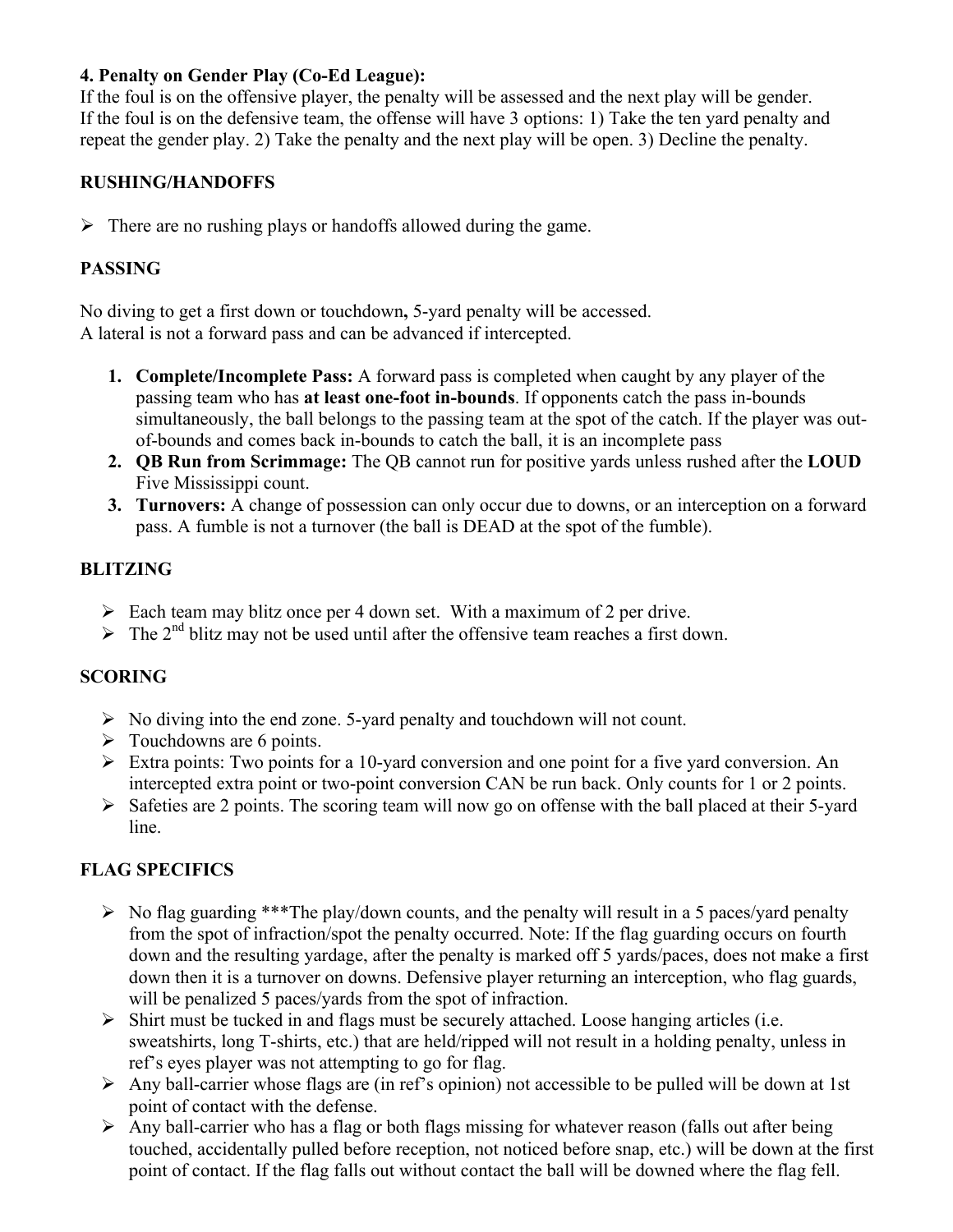- $\triangleright$  Players may leave their feet to pull flag.
- $\triangleright$  Spin moves will be allowed.
- $\triangleright$  Belt grabbing will result in a 5 paces/yard penalty from end of play. •Any belt grabbing at the end of a half or game will result in a 5 paces/yard penalty from point of infraction and replay of down. If this penalty occurs within 5 paces/yard of the endzone, the ball will be spotted at the one yard line and the offense will receive one play.

# **PENALTIES**

- $\triangleright$  Penalties are assessed as either 5 yards & 10 yards, depending on the severity of the infraction. An exception is the Unsportsmanlike Conduct Penalty.
- Ø **Unsportsmanlike Conduct Penalty- 15 yards**. This includes grabbing and holding a player, tackling or pushing, abusive or insulting language to another player or referee. If penalty is after the touchdown it will be assessed on the conversion.
- $\triangleright$  A player fighting or abusing the referee will automatically be ejected from the game without a warning!

#### **5-yard Penalties:**

- $\triangleright$  Diving
- $\triangleright$  Off-sides
- $\triangleright$  Crossing the line of scrimmage early
- $\triangleright$  False Start All offensive players must be set for one-second prior to snapping the ball
- $\triangleright$  Guarding the flags, no contact
- $\triangleright$  Picks/Blocking, no contact
- $\triangleright$  Delay of game
- Ø Incidental Illegal Contact

#### **10-yard Penalties:**

- $\triangleright$  Pass Interference From the line of scrimmage.
- $\triangleright$  Hitting the arm of the quarterback during or after a throw.
- $\triangleright$  Picks/Blocking, with contact
- $\triangleright$  Guarding the flag with contact
- $\triangleright$  Intentional Illegal Contact From spot of foul if penalty is on the defense + automatic 1st down, from line of scrimmage if penalty is on the offense
- $\triangleright$  Taunting/harassment

#### **INJURY AND SUBSTITUTIONS**

 $\triangleright$  In cases of injury or illness, a time-out may be requested for participant removal and replacement with a substitute of the same gender.

#### **FORFEITING**

Forfeit is strongly discouraged. Your teammates and opponents count on you to have a full team and competitive game. Each team must have at least 5 players, including 1 female to start a game.